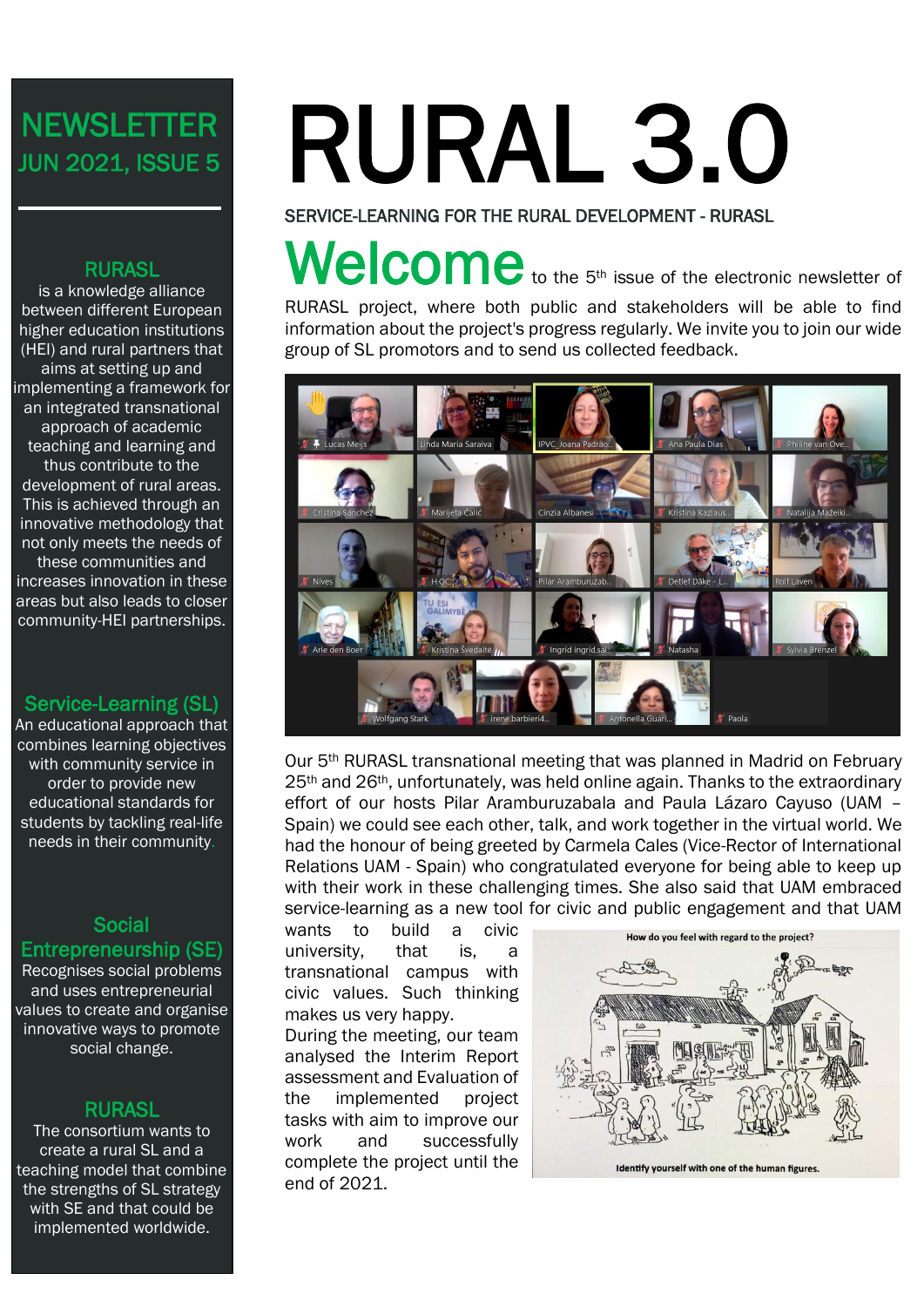## WHO ARE WE?

#### Higher Education Institutions (HEI)

Polytechnic Institute of Viana do Castelo - Portugal

University College of Teacher Education Vienna - Austria

University of Zagreb - Croatia

Rotterdam School of Management Erasmus University - The Netherlands

Strascheg Center for Entrepreneurship - Germany

Autonomous University of Madrid - Spain

Vytautas Magnus University – Lithuania

University of Bologna - Italy

#### Rural Partners

AJD - Portugal

LAG 5 - Croatia

LAG Ammersee - Germany

Kaunas district LAG – Lithuania

Galsinma - Spain

Stichting Schutsluis Alblasserdam - The **Netherlands** 

Plenum - Austria

LAG L'Altra Romagna - Italy

LAG = Local Action Group

#### Service-Learning projects in Lithuania

In Lithuania, 25 students of the undergraduate study program 'Public Communication' at Vytautas Magnus University have been engaged in service learning projects in rural areas. The students assisted communities and organizations (libraries, elderly care homes, animal shelters, civic organizations located in rural areas) in delivering social, cultural, and educational services by creating communication products and providing other support. The students helped organizations to pursue a social mission by attracting volunteers and promoting charity, enhancing, and promoting external communication on the website and social media (FB and Instagram), and improving the communication of events.

![](_page_1_Picture_22.jpeg)

Projects at pet shelters is a splendid example illustrating how service-learning could enable students to improve their professional skills as future journalists and communication specialists and educate them as responsible citizens. The students have initiated communication campaigns on Facebook and Instagram promoting the adoption of senior (geriatric) dogs, announcing a 'Month of Adopted Dogs', presenting success stories and also have created promotional videos and materials inviting citizens to volunteer and donate (see video ["PENKTA KOJA" shelter in Lithuania\)](https://www.youtube.com/watch?v=RkVP8dlhTvg). Students assisted the animal shelters in taking care of dogs (walking and feeding dogs, cleaning facilities, etc.). These projects helped students to better understand how civic society is functioning, how urban and rural communities are interacting in improving animal welfare, what challenges are experienced by the rural communities.

> You can donate here: PayPal sistem. The instruction is in www.penktakoja.lt page Other ways to donate: VšJ "PENKTA KOJA"; S. Žukausko g. 33-64, Kaunas LT497300010106206608 Swedbank; Konstitucijos pr. 20A, 03502 Vilnius, SWIFT kodas HABALT22

> > $\overline{\phantom{a}}$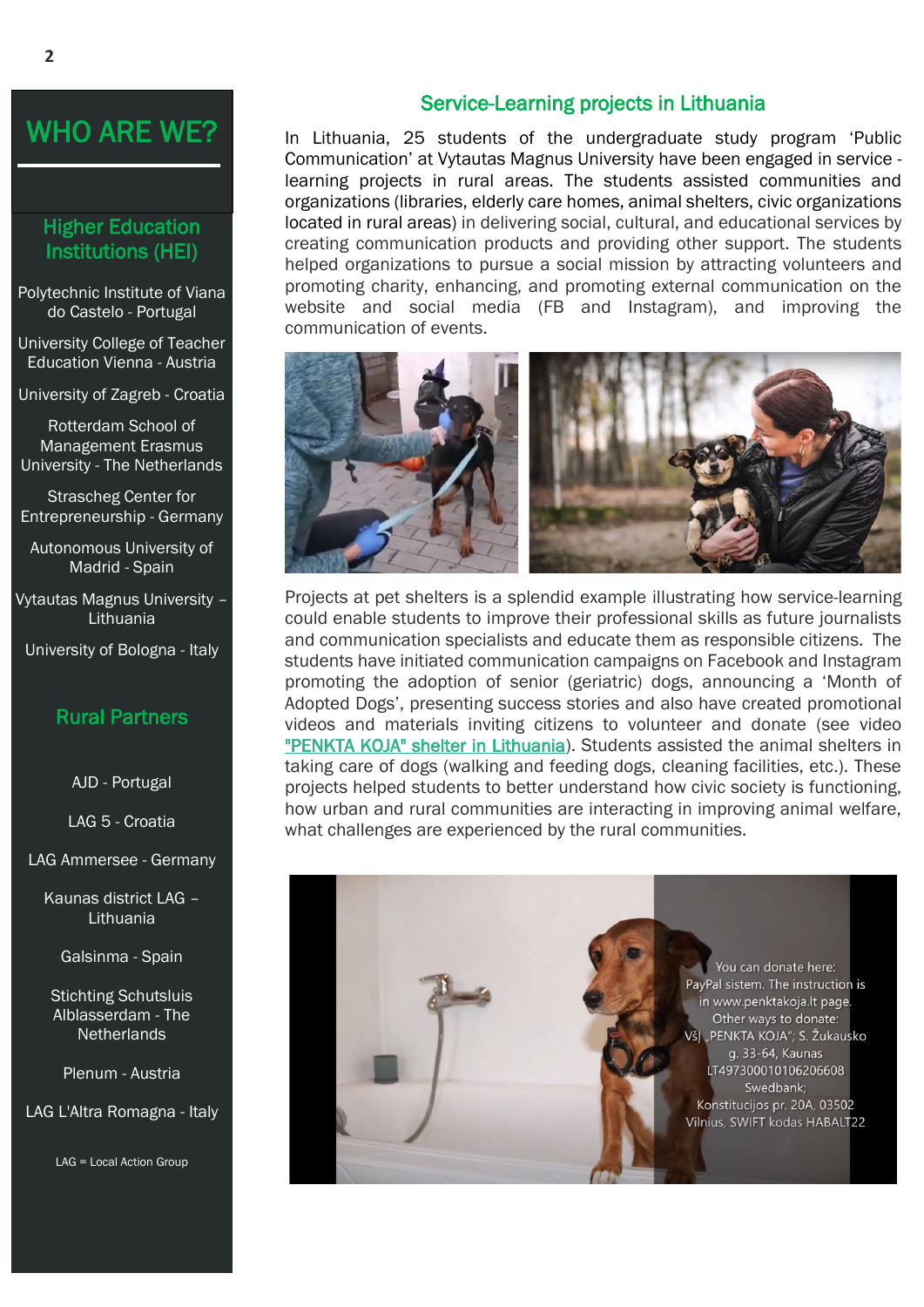### **INFO**

Project Reference number: 599382-EPP-1-2018-1-PT EPPKA2-KA

> Project Acronym: RURASL

Project Title: Rural 3.0: Service-Learning for the Rural Development

> EU grant: 999.138,80€

Program: ERASMUS + KA2: Knowledge **Alliances** 

> Duration of the project: 2019 – 2021

Contact: lindasaraiva@ese.ipvc.pt [razvoj@lag5.hr](mailto:razvoj@lag5.hr)

![](_page_2_Picture_8.jpeg)

Co-funded by the Erasmus+ Programme of the European Union

The information and views set out in this publication are those of the authors and do not necessarily reflect the official opinion of the European Union. Neither the European Union institutions and bodies nor any person acting on their behalf may be held responsible for the use which may be made of the information contained therein.

#### Rural Vision Week: Imagining the future of Europe's rural areas.

![](_page_2_Picture_12.jpeg)

From March 22nd to 26th we participated in the international conference " Rural Vision Week - Imagining the future of Europe's rural areas", organized by the European Network for the rural development (ENRD) and the European Commission. Our project was recognized and represented at virtual Marketplace as one of the innovative models that contribute to the vision of rural development. You can still visit [RURASL stall](https://enrd.ec.europa.eu/news-events/events/rural2040-vision-week/our-rural-marketplace/other-initiatives-category/rural3.0_en) and [Teaser video](https://www.youtube.com/watch?v=kD_BGcYkb5Q) to see our messages for developing the Long-Term Vision for Rural Areas until 2040.

![](_page_2_Picture_14.jpeg)

#### Erasmus+ Knowledge Alliances Online Consultation Meeting

Silicon Vilstal Other Initiative

![](_page_2_Picture_16.jpeg)

**Rural 3.0 Other Initiative** 

On June 4th, 2021, RURASL participated in the Erasmus+ Knowledge Alliances Online Consultation Meeting on Higher Education Transformation, organized by Directorate-General Education and Culture (DG EAC) and the European Education and Culture Executive Agency (EACEA). This event seeks to collect the views and inputs from the Erasmus+ Knowledge Alliance stakeholders on practical and sustainable solutions to address some of the key challenges facing Europe's higher education systems. We are proud to be part of this progressive alliance that creates a new and innovative education system and shares our project experiences with colleagues from all over Europe.

Startup Vilage Other Initiative